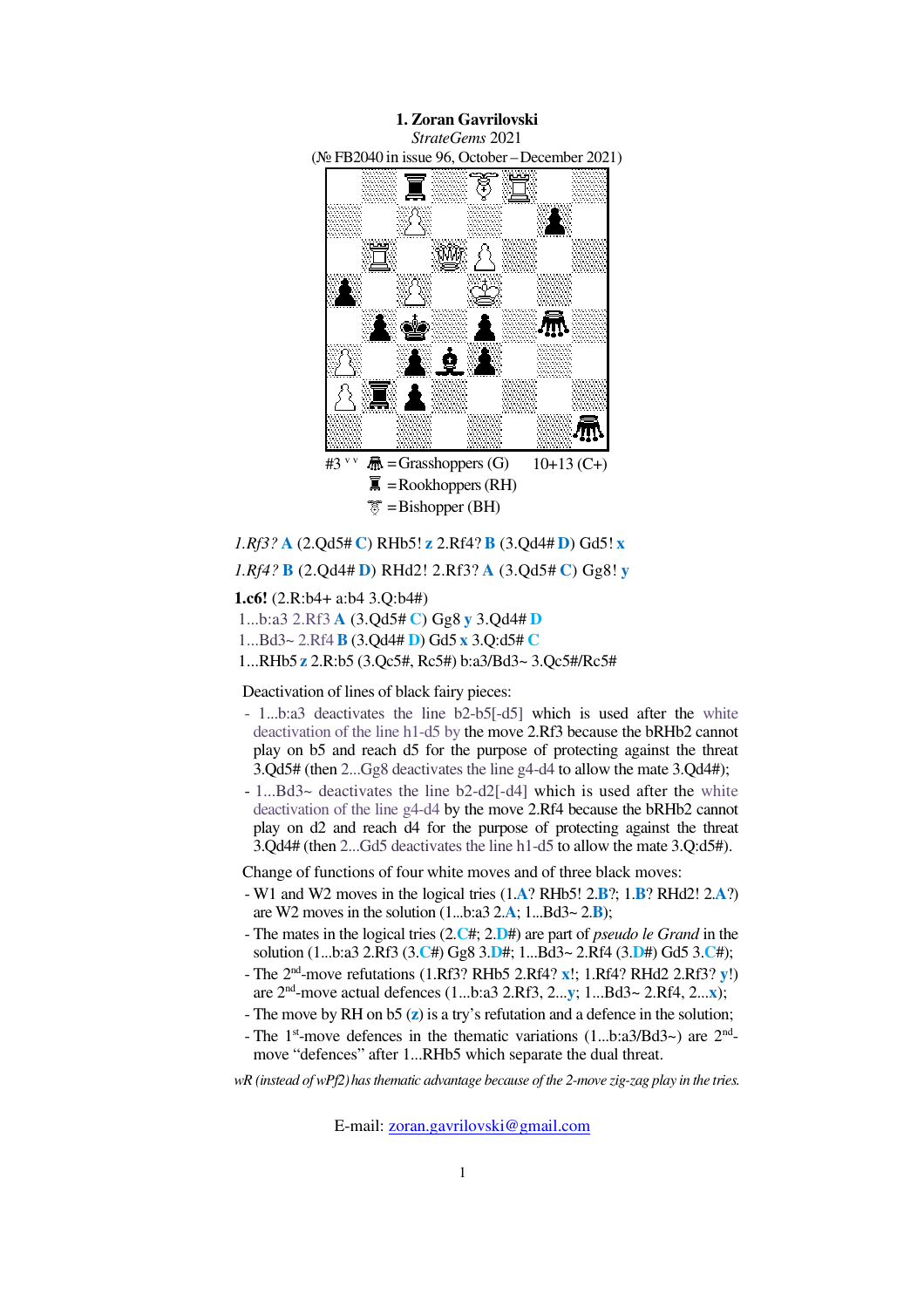## **2. Zoran Gavrilovski** 1 st Comm. *The Macedonian Problemist* 2021 (№ 2557 in issue 66, September-December 2021)



# 1.Bd2 Kd3 2.R:e4 Qf8+ 3.Re7+ R:f5#

## 1.Rd2+ Ke3 2.B:e4 Qc8+ 3.Bc6+ R:d5#

A strategic problem with:

- Grimshaw at the W1 move;
- arrival of the bK on d3 or e3 at the B2 move;
- reciprocal battery creation (R/B or B/R) at the W2 move;
- check to the wK at the B2 move;
- self-pinning of the white front battery piece at the W3 move; and
- pin mates by bRh5*.*

Exchanged functions of two pairs of white pieces:

- Bc1/Rd1 (interference / interfered and guard of a square; and *vice versa*);
- Re5/Bf5 (battery creation and play as a front battery piece / rear battery piece; and *vice versa*).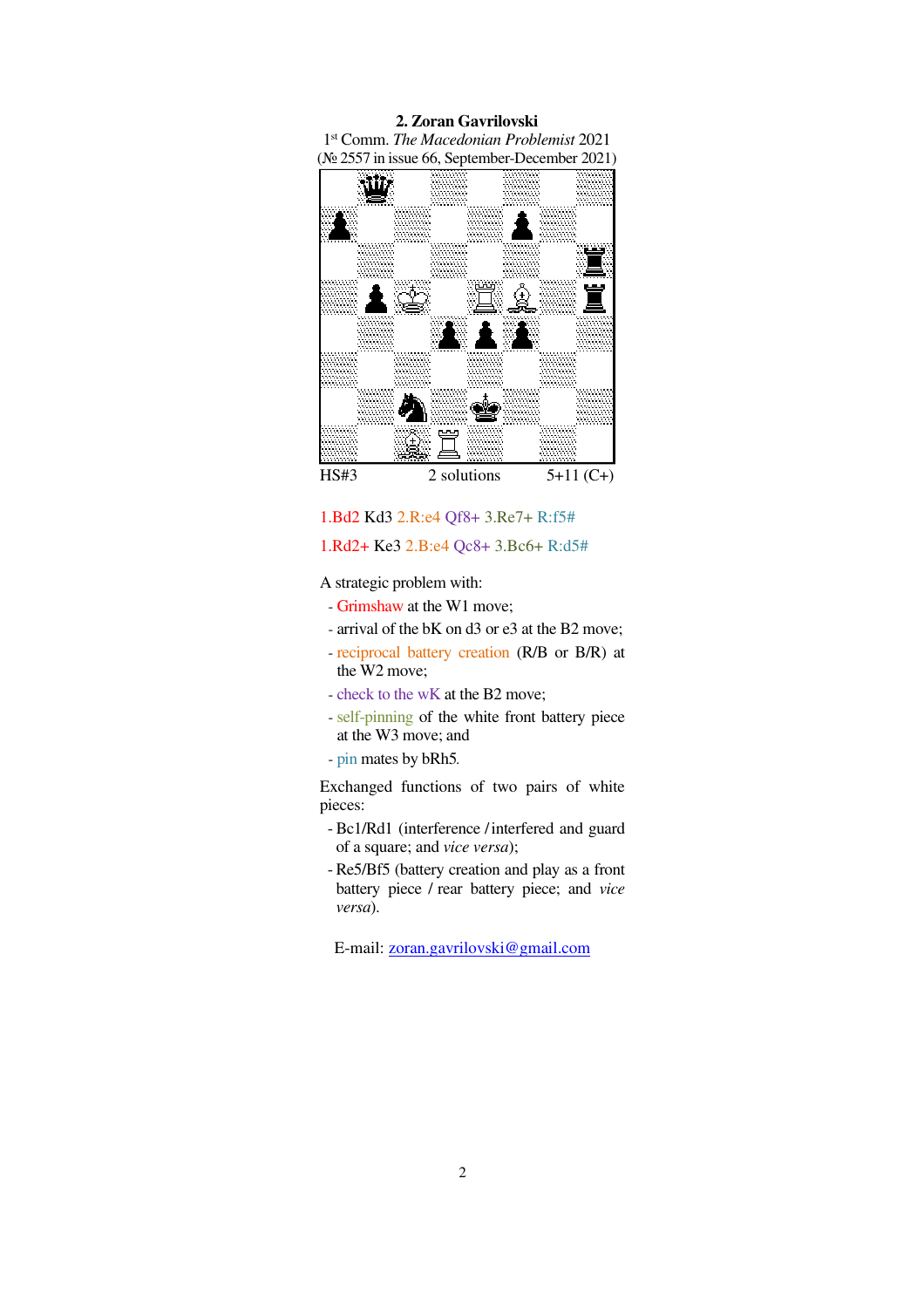**3. Zoran Gavrilovski** 2 nd Pr. *The Macedonian Problemist* 2021 (№ 2556 in issue 66, September-December 2021) Ç Ł Ŵ Ï HS#2,5 b)  $bSg7=bBg7$  7+8 (C+)

1...S:e8! [Se6?] 2.S:d7 S:c7 3.Qb5+ S:b5#

## 1...B:f8! [Bd4?] 2.R:d7 B:c5 3.Qa7+ B:a7#

Annihilation of white pieces:

- turns the half-pin on the  $8<sup>th</sup>$  rank into a pin (thus the thematic tries involving a different departure square aimed to c7 or c5 fail);
- creates a black battery (after the remaining initially half-pinned piece on the c-file has become self-pinned on d7), which delivers battery double pin mates.

Exchange of functions of two pairs of white pieces:

- Se8/Bf8 (captured / indirectly pinned; and *vice versa*);
- Rc7/Sc5 (captured / self-pinned; and *vice versa*).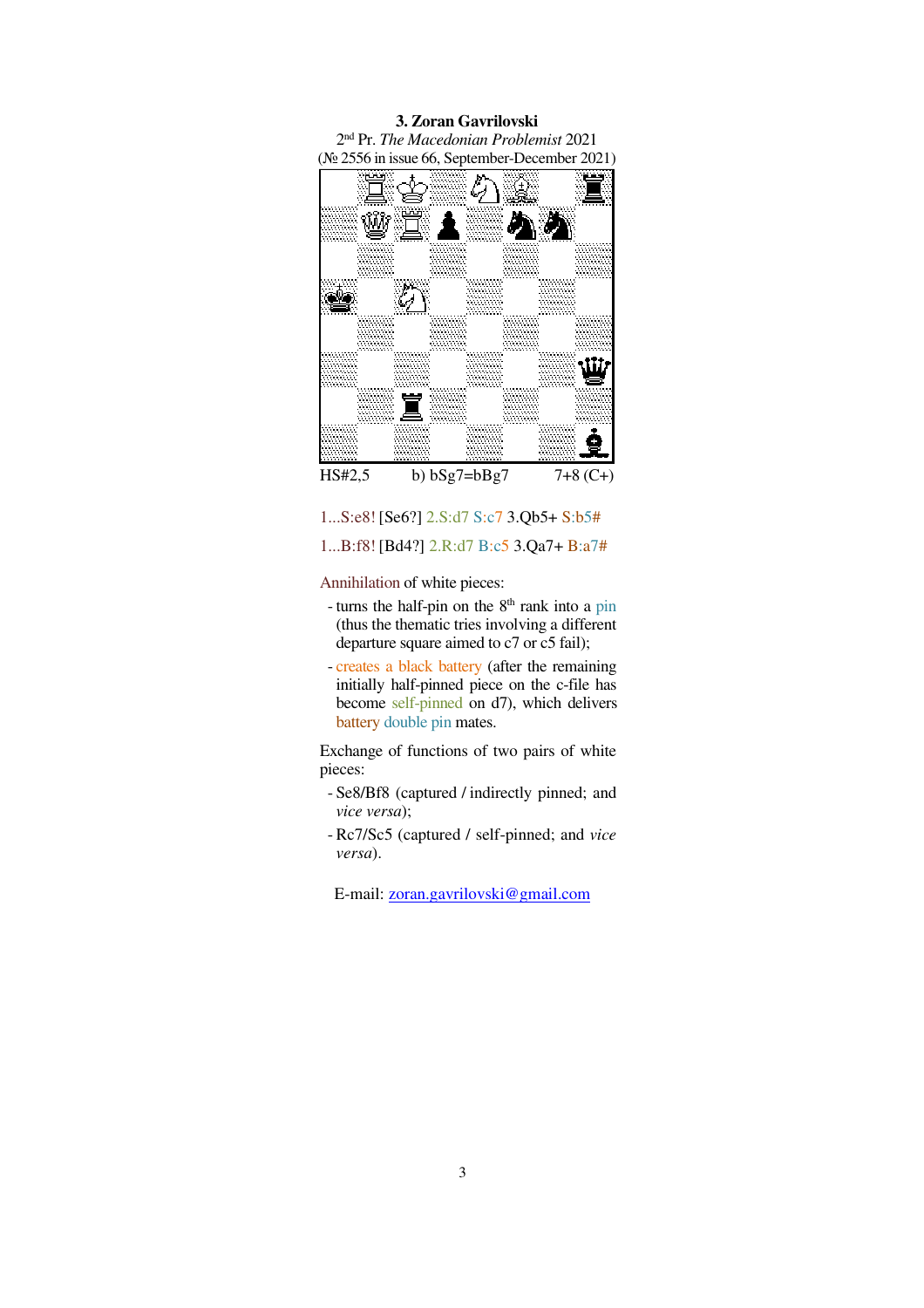**4. Zoran Gavrilovski** 2 nd H.M. *The Macedonian Problemist* 2021 (№ 2558 in issue 66, September-December 2021)



### 1...Kc5 2.S:e3 **A** S:e3 3.Q:e6 Sd1 4.Be3+**B** S:e3#

#### 1...Kd5 2.B:e3**B** B:e3 3.Qc7 Bc1 4.Se3+**A** B:e3#

After Black has accepted the white sacrifice on e3, the remaining black piece on the  $5<sup>th</sup>$  row becomes pinned (the half-pin is indirect, because the bK has arrived on the half-pin line during the solution), so only the black piece which subsequently unpinned a white piece at the first row (thus creating a masked black battery) is able to arrive at e3 and deliver a battery mate.

Play on the same square (e3) with:

- -Exchange of white 2<sup>nd</sup> and 4<sup>th</sup> moves;
- -Arrival of a white piece on e3 at the W4 move that has been vacated by a black piece at the B3 move (3...Se3-d1 4.Be3+; 3...Be3-c1 4.Se3+);
- -Switchback of a black piece on e3 (B2/B4 moves).

Exchanged functions of two pairs of pieces:

- -wSd1/wBc1 (sacrificed at W2 move on e3 to allow a black piece to capture there / sacrificed on e3 at W4 move; and *vice versa*);
- -bSf5/bBg5 (black battery creation and play as a front battery piece / pinned; and *vice versa*).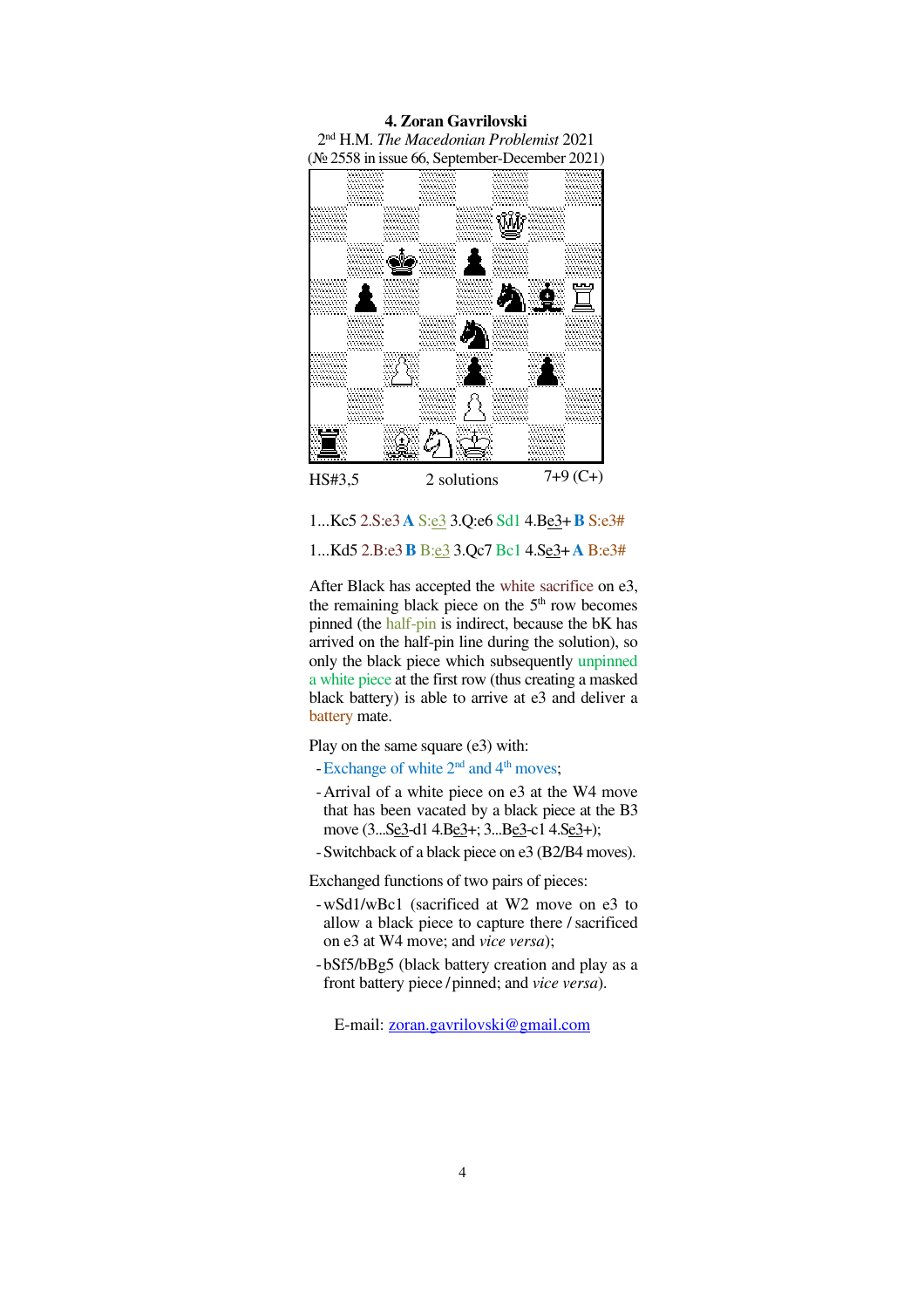### **5. Zoran Gavrilovski**

3 rd H.M. *The Macedonian Problemist* 2021 (original in article "Play on the same squares in HS#3", page 22 in issue 66, September-December 2021)



- a) 1.Qa3 Qf8+ 2.Kc4 Be2 3.B:d3+ B:d3# [1...Bd6+? 2.Kd4 Rd2 3.B:d3+ Rc2!]
- b) 1.Q:b3 Bd6+ 2.Kd4 Rd2 3.S:d3+ R:d3# [1...Qf8+? 2.Kc4 Be2 3.S:d3+ Kd2!]

A strategic problem with a full harmony of the play in all white and black moves:

- W<sub>1</sub> the wQ occupies squares around the bK;
- $B1$  the bQ or bBe5 give a check to the wK and releases a square adjacent to the wK in order to guard c5;
- W<sub>2</sub> the wK walks into the half-pin line;
- B2 bBf1 or bRd1 turn the black half-pin into pin (indirectly pining the bRd1 or bBf1);
- W<sub>3</sub> wBe4 or wSf4 sacrifice by checking the bK on d3;
- B3 bBf1 or bRd1 capture at d3 delivering a pin mate.

Mates – echo positions of the bK, wK and wQ.

Exchange of functions of:

- wBe4/wSf4 (playing at W3 move / pinned);
- bBf1/bRd1 (playing at B2 move & mating / pinned);
- bQg8/bBe5 (active/ passive square control).

Play on the same square (d3) in the  $3<sup>rd</sup>$  white and black moves.

Reciprocal dual avoidance at the B1 move.